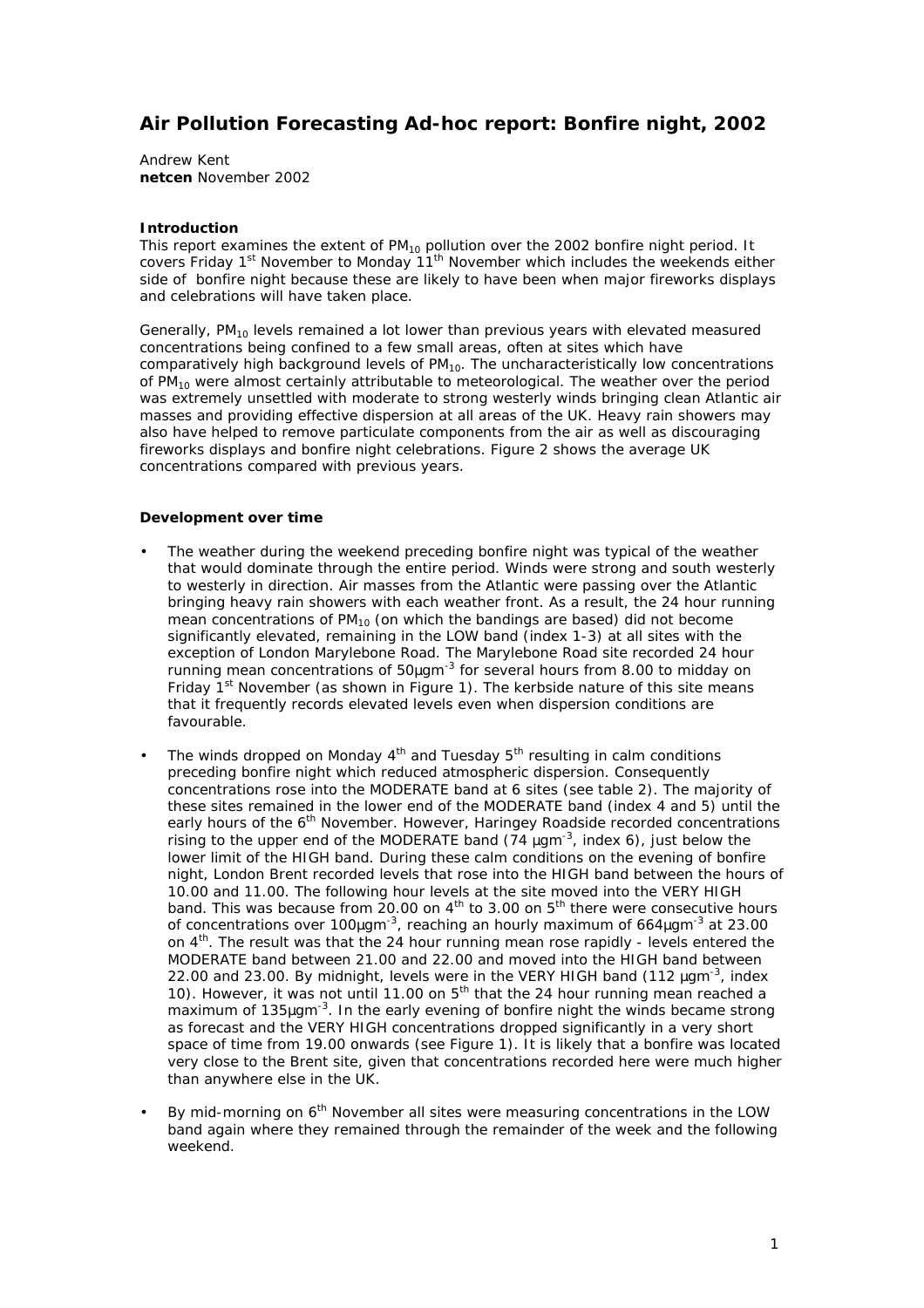Belfast Clara Street measured a 24 hour running mean of 51mgm<sup>-3</sup> on 1<sup>st</sup> November. This cannot be counted as an exceedence of the MODERATE band because the bandings are based on TEOM data and the Clara Street instrument is a BAM. However, if this data is converted to an equivalent of TEOM data in the same was as gravimetric equivalent data is derived from TEOM data (i.e. by *dividing* the Clara Street data by 1.3) then the values should be comparable. In this case, the maximum 24 hour running mean (TEOM equivalent) becomes 39 *m*gm<sup>-3</sup> and so remains in the LOW band. Similarly, TEOM equivalent data for maximum daily average was 31.2 *m*gm-3 so the daily AQS Objective value was not exceeded at this site.

#### **Table 1 Sites exceeding AQS Objective (50** *m***gm-3 daily mean based on gravimetric equivalent data) – Friday November 1st to Monday November 11th .**

| <b>Site</b>            | Number of<br>exceedences | <b>Number</b><br>of days | Maximum exceedence<br>$(\mu g \, m-3)$ |  |
|------------------------|--------------------------|--------------------------|----------------------------------------|--|
| London Marylebone Road | 5                        | 5                        |                                        |  |
| Glasgow Kerbside       |                          | 2                        | 59                                     |  |
| Haringey Roadside      |                          | າ                        | 73                                     |  |
| London Brent           |                          |                          | 129                                    |  |
| <b>Bolton</b>          |                          |                          | 61                                     |  |
| <b>Bradford Centre</b> |                          |                          | 53                                     |  |
| Leeds Centre           |                          |                          | 78                                     |  |
| Port Talbot            |                          |                          | 56                                     |  |
| Southampton Centre     |                          |                          | 62                                     |  |

# **Table 2 Number of days of MODERATE and above PM10 (TEOM data) pollution, by site – Friday November 1st to Monday November 11th .**

| <b>Site</b>            | Number of<br>days | <b>Number</b><br>of days | Number of<br>days VERY | Maximum<br>exceedence |
|------------------------|-------------------|--------------------------|------------------------|-----------------------|
|                        | <b>MODERATE</b>   | <b>HIGH</b>              | <b>HIGH</b>            | $(\mu q \, m-3)$      |
| London Brent           |                   |                          |                        | 135                   |
| London Marylebone Road |                   |                          |                        | 60                    |
| Haringey Roadside      |                   |                          |                        | 74                    |
| Leeds Centre           |                   |                          |                        | 61                    |
| Southampton Centre     |                   |                          |                        | 56                    |
| Camden Kerbside        |                   |                          |                        | 50                    |

#### **Table 3 Number of days of MODERATE and above PM10 (TEOM data) pollution, by date – Friday November 1st to Monday November 11th .**

| Date     | <b>Number sites</b><br>measuring<br><b>MODERATE</b> | <b>Number sites</b><br>measuring<br><b>HIGH</b> | <b>Number sites</b><br>measuring<br><b>VERY HIGH</b> | highest 24-hr<br>running mean |
|----------|-----------------------------------------------------|-------------------------------------------------|------------------------------------------------------|-------------------------------|
| 01/11/02 |                                                     |                                                 |                                                      | 50                            |
| 02/11/02 |                                                     |                                                 |                                                      |                               |
| 03/11/02 |                                                     |                                                 |                                                      |                               |
| 04/11/02 |                                                     |                                                 |                                                      | 99                            |
| 05/11/02 |                                                     |                                                 |                                                      | 135                           |
| 06/11/02 |                                                     |                                                 |                                                      | 58                            |

\* N.B. London Brent is included in the MODERATE **and** the HIGH/ VERY HIGH columns in Table 3 as it recorded concentrations moving through the bands during the day.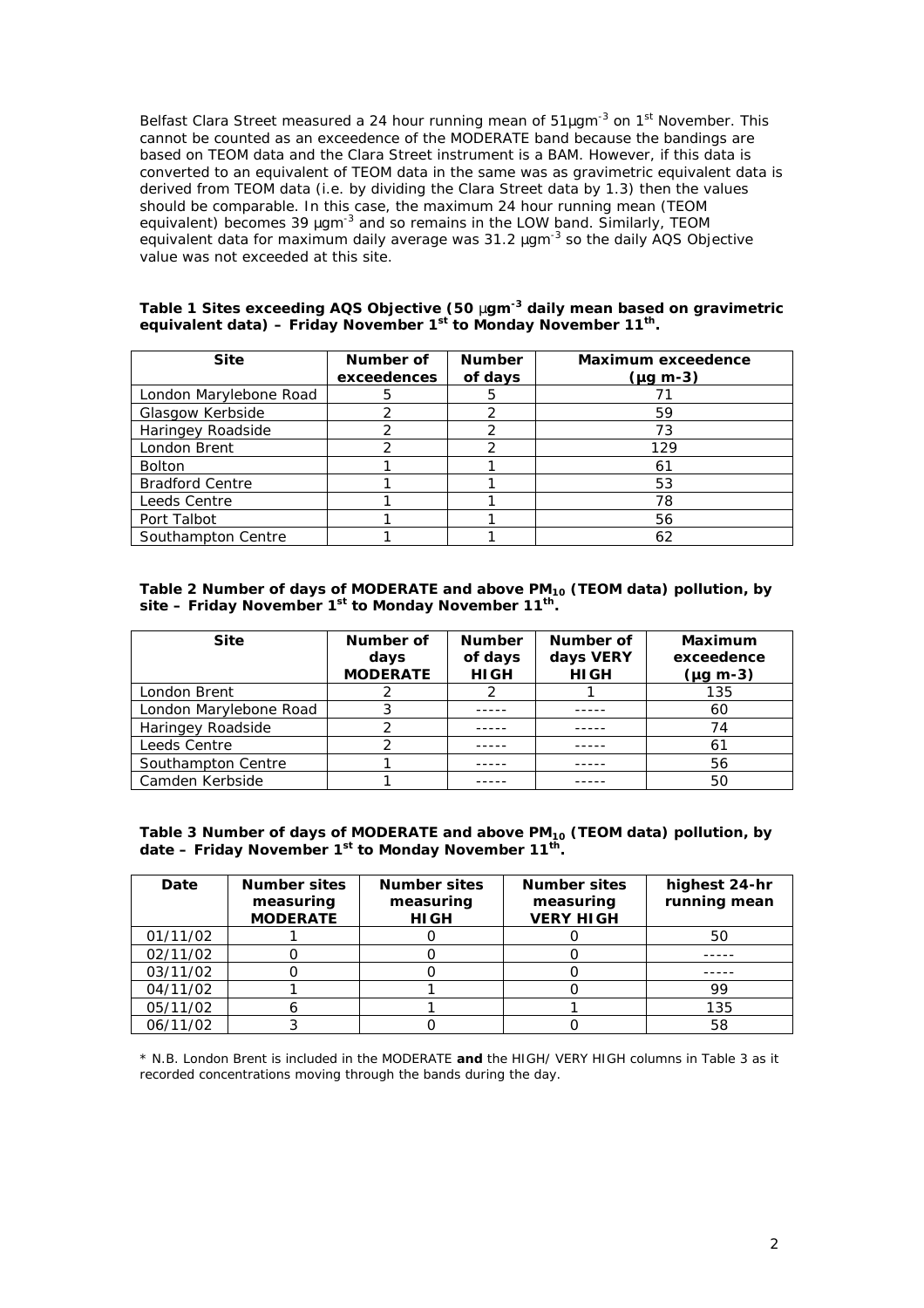

# **Figure 1 - Time series chart of 24 hour running mean concentrations, sites that recorded MODERATE or higher levels during bonfire night 2002**